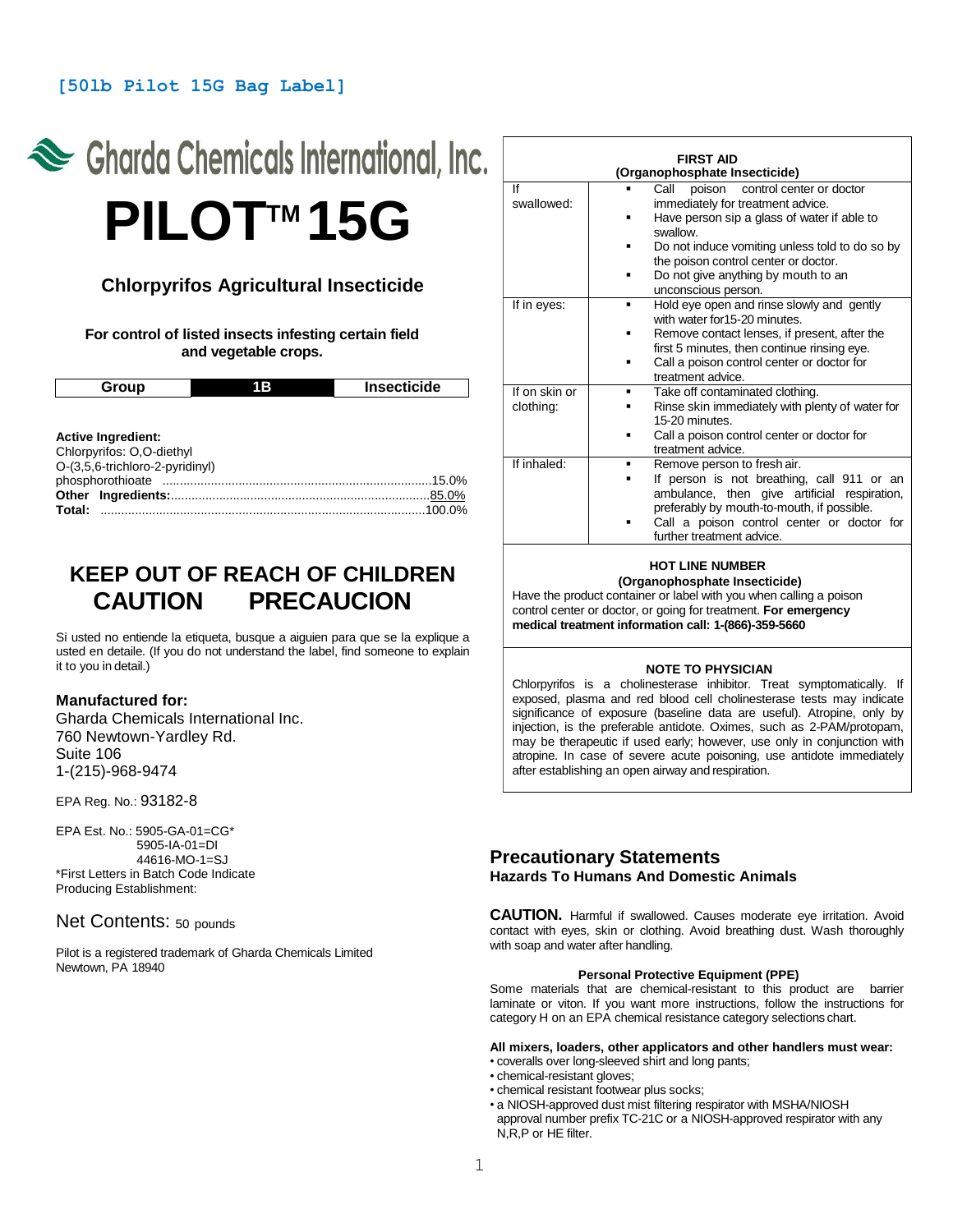#### **User Safety Requirements**

Follow manufacturer's instructions for cleaning/maintaining PPE. If no such instructions for washables exist, use detergent and hot water. Keep and wash PPE separately from other laundry

#### **User Safety Recommendations**

Users should:

- Wash hands before eating, drinking, chewing gum, using tobacco, or using the toilet.
- Remove clothing and/or PPE immediately if pesticide gets inside. Then wash thoroughly and put on clean clothing.
- Remove PPE immediately after handling this product. Wash the outside of gloves before removing. As soon as possible, wash thoroughly and change into clean clothing.

## **Engineering Controls**

Pilots must use an enclosed cockpit in a manner that meets the requirements listed in the Worker Protection Standard (WPS) for agricultural pesticides [40 CFR 170.240(d)(6)].

When applicators use closed cab equipment in a manner that meets the requirements listed in the Worker Protection Standard (WPS) for agricultural pesticides [40 CFR 170.240(d)(4-6)], the handler PPE requirements may be reduced or modified as specified in the WPS.

## **Environmental Hazards**

This pesticide is toxic to fish, aquatic invertebrates, small mammals and birds. Do not apply directly to water, or to areas where surface water is present or to intertidal areas below the mean high water mark. Drift and runoff from treated areas may be hazardous to aquatic organisms in adjacent aquatic sites. Cover or incorporate spills. Do not contaminate water when cleaning equipment or disposing of equipment washwaters or rinsate. This product is highly toxic to bees exposed to direct treatment or residues on blooming crops or weeds. Do not apply this product or allow it to drift to blooming crops or weeds if bees are visiting the treatment area.

This product is not registered in California and Arizona. California and Arizona law prohibits sale, distribution, and use within the State of any products not registered by the State.

#### **DIRECTIONS FOR USE**

It is a violation of Federal law to use this product in a manner inconsistent with its labeling.

Read all Directions for Use before applying.

Do not apply this product in a way that will contact workers or other persons either directly or through drift. **Read and follow all Spray Drift Mitigation Measures (See Spray Drift Mitigation Measures section).** Only protected handlers may be in the area during application. Do not apply by aircraft at a rate greater than 6.5 pounds of formulated product (1 pound of active ingredient) per acre. For any requirements specific to your state or tribe, consult the agency responsible for pesticide regulation.

# **Spray Drift Mitigation Measures (SDMM)**

The buffer distances specified in the below table are the distances in feet that must exist to separate sensitive sites from the targeted application site. Buffers are measured from the edge of the sensitive site to the edge of the application site. Sensitive sites are areas frequented by non-occupational bystanders (especially children). These include residential lawns, pedestrian sidewalks, outdoor recreational areas such as school grounds, athletic fields, parks and all property associated with buildings occupied by humans for residential or commercial purposes. Sensitive sites include homes, farmworker housing, or other residential buildings, schools, daycare centers, nursing homes, and hospitals. Non-residential agricultural buildings,

including barns, livestock facilities, sheds, and outhouses are not included in the prohibition.

| <b>Application</b> |             | <b>Required Setback (Buffer Zones)</b> |
|--------------------|-------------|----------------------------------------|
| rate<br>Lb ai/A    | Aerial      | Ground**                               |
| $>0.5 - 1$         | 25          | 10                                     |
| $>1 - 2$           | <b>NA</b>   | 10                                     |
| $>2 - 3$           | Not Allowed | 10                                     |
| $>3 - 4$           | Not Allowed | 10                                     |
| >4                 | Not Allowed | 10                                     |

\*\*The required buffer zones for ground applications apply to applications made via spreaders.

Only pesticide handlers are permitted in the setback area during application of this product. Do not apply this product if anyone other than a mixer, loader, or applicator, is in the setback area. Exception: Vehicles and persons riding bicycles that are passing through the setback area on public or private roadways are permitted.

#### **Specific Spray Drift Mitigation Use Directions**

Spray Drift Mitigation Measures apply to all Agricultural Uses for chlorpyrifos products including Nurseries. These measures do not apply to Non-Agricultural uses, such as, golf-course turf, greenhouses, wood products or in applications where chlorpyrifos is applied as an adult mosquitoside. **Note**: Spray Drift Mitigation Measures do not apply to Granular product applications made in-furrow, T-banded or banded post emergence. However, Spray Drift Mitigation Measures do apply to granular applications made by ground boom spreaders, or when chlorpyrifos granules are applied aerially.

## **Agricultural Use Requirements**

Use this product only in accordance with its labeling and with the Worker Protection Standard, 40 CFR part 170. This Standard contains requirements for the protection of agricultural workers on farms, forests, nurseries, and greenhouses, and handlers of agricultural pesticides. It contains requirements for training, decontamination, notification, and emergency assistance. It also contains specific instructions and exceptions pertaining to the statements on this label about personal protective equipment (PPE), and restricted-entry interval. The requirements in this box only apply to uses of this product that are covered by the Worker Protection Standard.

Do not enter or allow entry into treated areas during the restricted entry interval (REI). The REI for each crop is listed in the directions for use associated with each crop.

Also see specific Use Directions under **Approved Crops** Section of this label

**Exception:** If the product is soil-injected or soil-incorporated, the Worker Protection Standard, under certain circumstances, allows workers to enter the treated area if there will be no contact with anything that has been treated.

Certified crop advisors or persons entering under their supervision under certain circumstances, may be exempt from the early reenter requirement pursuant to 40 CFR Part 170.

PPE required for early entry to treated areas that is permitted under the Worker Protection Standard and that involves contact with anything that has been treated, such as plants, soil, or water, is:

- coveralls over short-sleeved shirt and short pants;
- chemical-resistant gloves made out of water proof material;
- chemical-resistant footwear plus socks;
- chemical-resistant headgear for overhead exposure.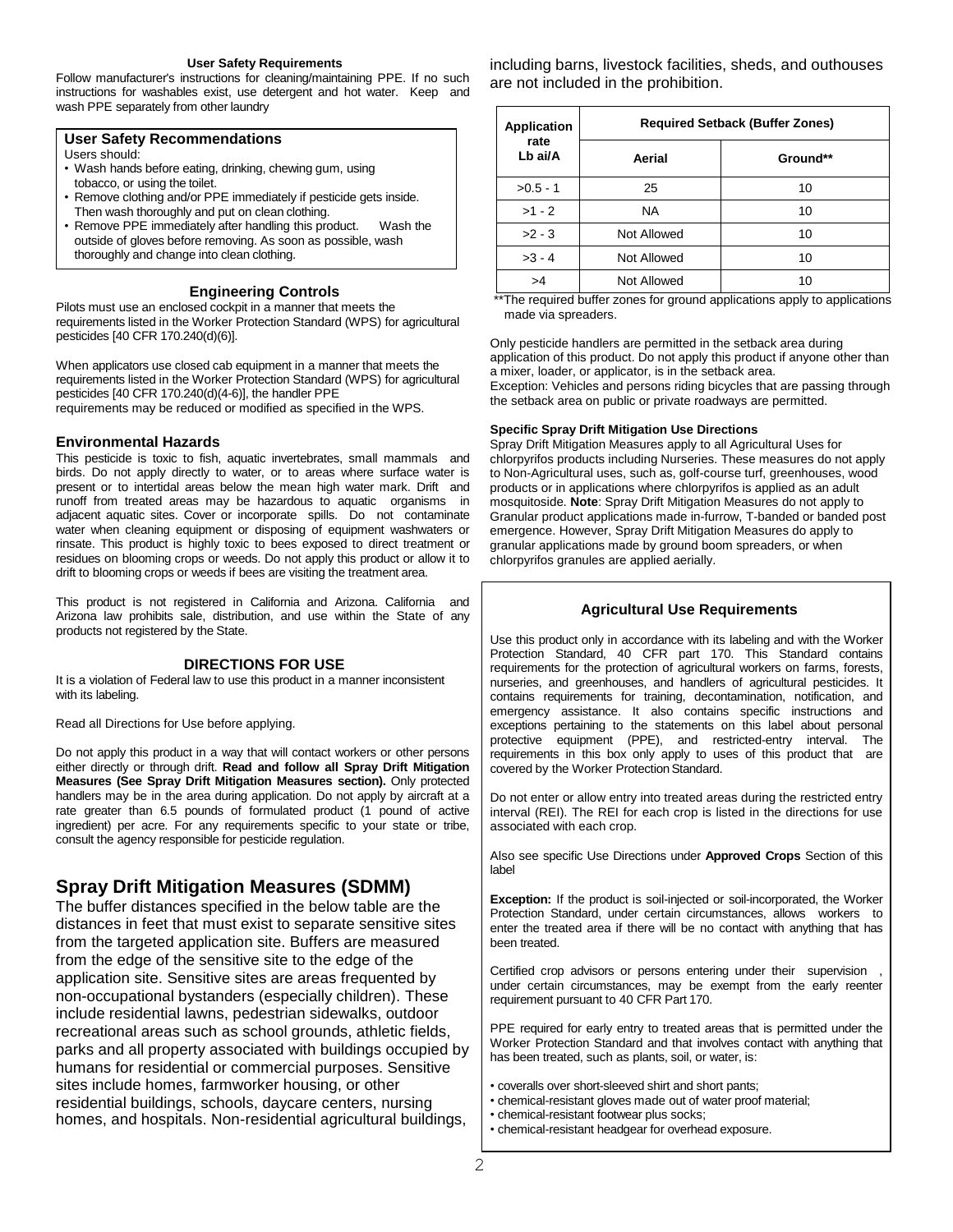Notify workers of the application by warning them orally and by posting warning signs at entrances to treated areas.

## **STORAGE AND DISPOSAL**

Do not contaminate water, food or feed by storage or disposal.

**Pesticide Storage:** Store in original container in a secured dry storage area. Prevent cross contamination with other pesticides and fertilizers. If container is damaged or spill occurs, use product immediately or dispose of product and damaged container as indicated below.

**In Case of Spill:** Isolate the spill. Hold this package, other cargo and vehicles involved. For Emergency spill assistance Call CHEMTREC (24-hour service): 1-800-535-5053.

Pesticide Disposal: Open dumping is prohibited. Improper disposal of excess pesticide, spray mixture, or rinsate is a violation of Federal law. If these wastes cannot be disposed of by use according to label instructions, contact your State Pesticide or Environmental Control Agency, or the Hazardous Waste Representative at the nearest EPA Regional Office for guidance.

Wastes resulting from the use of this product may be disposed of on site or at an approved waste disposal facility.

**Container Disposal:** Completely empty bag into application equipment. Offer for recycling if available, or, dispose of empty bag in a sanitary landfill or by incineration or, if allowed by state and local authorities, by burning. If burned, stay out of smoke.

## **APPROVED USES**

## **Alfalfa (Missouri only)**

**Worker Restricted Entry Interval:** Do not enter or allow entry into treated areas during the restricted entry interval (REI) of 24 hours unless PPE required for early entry is worn.

Apply Pilot 15E at planting as an in-furrow treatment for suppression of the target pests during establishment. Direct the granules into the planter shoe with the seed, place the applicator tube directly behind the planter shoe so that the granules drop into the seed furrow, or place the granular band applicator behind the planter shoe so that the granules fall on the soil surface and the open seed furrow and are covered with soil.

| <b>Pests Controlled</b> | Pilot 15G<br>Ib/acre |
|-------------------------|----------------------|
| cutworms                |                      |
| grubs                   | 6.6                  |
| wireworms               |                      |

#### **Specific Use Precautions:**

• **Read and follow all Spray Drift Mitigation Measures (See Spray Drift Mitigation Measures section).**

## **Specific Use Restrictions:**

- **Preharvest Interval:** Do not cut or graze treated alfalfa within 21 days after application.
- Do not make more than 1 application of Pilot 15G per year.
- Maximum single application rate is 1 lb ai chlorpyrifos per acre.
- **For use only in Missouri.**

# **Asparagus (California only)**

**Worker Restricted Entry Interval:** Do not enter or allow entry into treated areas during the restricted entry interval (REI) of 24 hours unless PPE required for early entry is worn.

Apply Pilot 15G as a postharvest ground application for suppression of the target pest. Apply as a band over the entire crown area when the asparagus beds have been split (i.e., remove most of the soil from above the asparagus crowns). Cover the area with soil the day of application. **Note:** Control may be reduced in soils with high organic matter content.

| <b>Pests Controlled</b> | Pilot 15G<br>Ib/acre |
|-------------------------|----------------------|
| symphylans              | 10                   |

## **Specific Use Precautions:**

• **Read and follow all Spray Drift Mitigation Measures (See Spray Drift Mitigation Measures section).**

## **Specific Use Restrictions:**

- **Preharvest Interval:** Do not apply within 180 days before harvest.
- Do not apply more than a total of 3 lb ai chlorpyrifos per acre between harvests.
- **For use only in California.**

## **Citrus Orchard Floors**

**Worker Restricted Entry Interval:** Do not enter or allow entry into treated areas during the restricted entry interval (REI) of 5 days unless PPE required for early entry is worn.

| <b>Pests Controlled</b> | <b>Application Rate</b><br>Lb/acre |
|-------------------------|------------------------------------|
| ants $(1)$              | 6.6                                |

Numbers in parentheses (-) refer to Pest-Specific Use Directions

Pest-Specific Use Directions:

1. Excludes ants of significant public health importance such as fire ants, harvester ants, carpenter ants, and pharaoh ants.

**Postplant Broadcast Treatment:** To control foraging ants and suppress mounds, apply Pilot 15G with ground application equipment. Use a suitable granular applicator, such as a cyclone fertilizer spreader, that will uniformly broadcast the granules over the grove floor. Pilot 15G may be custom blended with granular fertilizers provided that application of the blended Pilot 15G plus fertilizer mixture can be applied uniformly to the grove floor. Do not apply where weed growth or other obstructions would impede uniform coverage of the grove floor.

## **Specific Use Precautions:**

• **Read and follow all Spray Drift Mitigation Measures (See Spray Drift Mitigation Measures section).**

## **Specific Use Restrictions:**

- **Preharvest Interval:** Do not apply within 28 days before harvest.
- Do not make more than 3 applications of Pilot 15G or other products containing chlorpyrifos per year (does not include foliar applications to citrus trees).
- Do not apply more than 20 lbs. of Pilot 15G per year (3 lb. ai per acre per season).
- Do not allow livestock to graze in treated areas.
- Do not make a second application within 10 days of any application of chlorpyrifos to the orchard.
- Do not apply more than 1 lb. ai chlorpyrifos perapplication.

## **Cole Crops (Brassica) Leafy Vegetables (Bok Choy, Broccoli, Broccoli Raab, BrusselsSprout, Cabbage, Cauliflower, Chinese Broccoli, Chinese Cabbage, Collards, Kale, Kohlrabi, and Turnip)**

**Worker Restricted Entry Interval:** Do not enter or allow entry into treated areas during the restricted entry interval (REI) of 24 hours (3 days for cauliflower) unless PPE required for early entry is worn.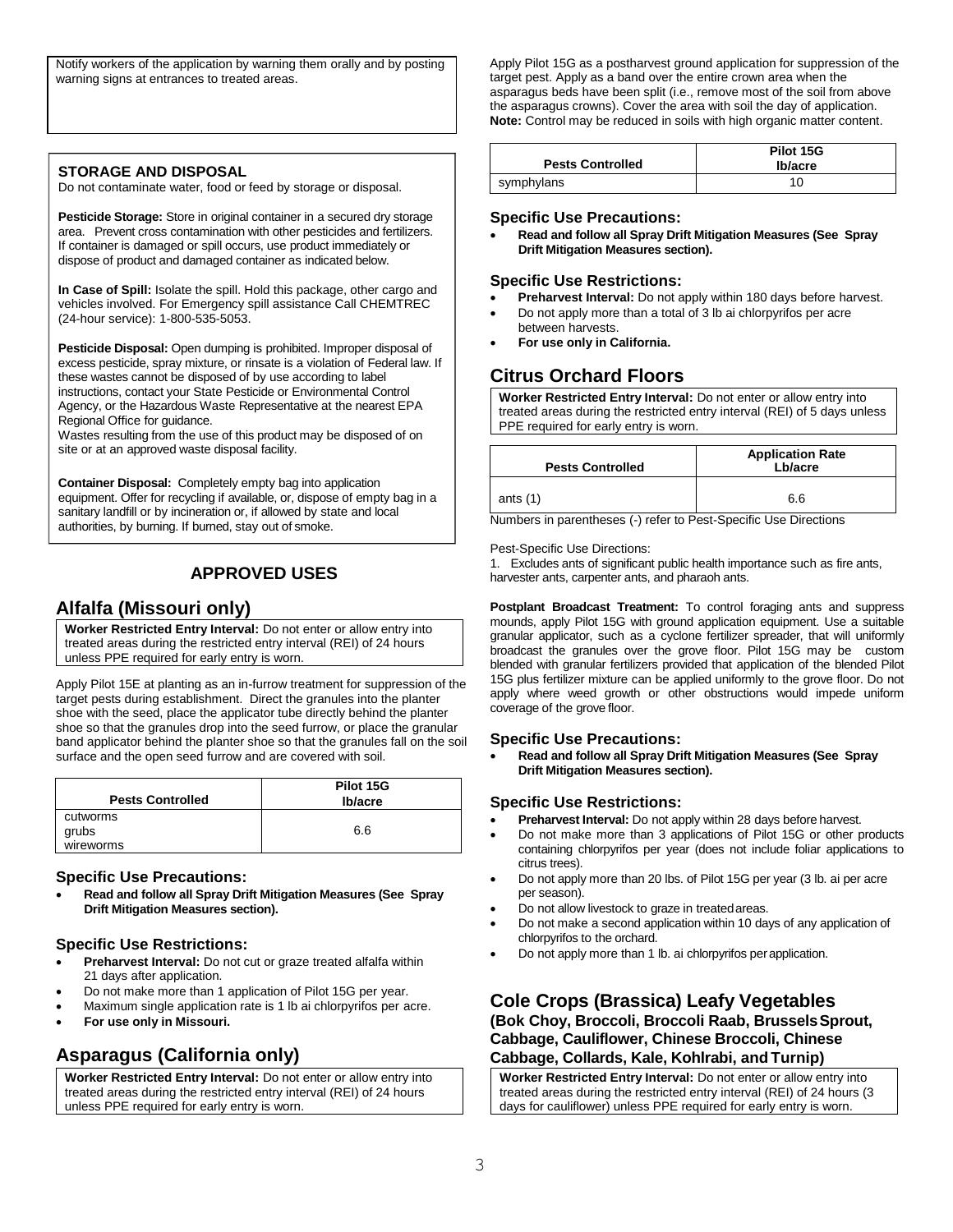| <b>Pests Controlled</b> | <b>Application Rate</b><br>Ounces per 1,000 feet of row |
|-------------------------|---------------------------------------------------------|
| root maggot             | 4.6 to 9.2                                              |

**At Plant T-Band Treatment:** For direct seeded and transplanted crops, apply Pilot 15G as a 4-inch wide band centered over the row. This application requires a spreader or splitter on the end of the applicator drop tube. Shallow incorporation is necessary. Placement behind the planter shoe and in front of the press wheel is recommended.

## **Specific Use Precautions:**

• **Read and follow all Spray Drift Mitigation Measures (See Spray Drift Mitigation Measures section).**

## **Specific Use Restrictions:**

- **Preharvest Interval:** Do not apply to cauliflower within 21 days before harvest: to broccoli, Brussels sprout, cabbage, Chinese cabbage, collard, kale, kohlrabi and turnip within 30 days before harvest.
- The maximum single application rate is 1.4 oz ai chlorpyrifos per 1,000 ft. of row, except for cauliflower. For cauliflower, the maximum application rate is 1.2 oz ai/1,000 ft. ofrow.
- Do not make a foliar application of any other product containing chlorpyrifos within 10 days of an at-plant application of Pilot 15G.
- Do not apply more than 7 1/2 pounds of Pilot 15G per acre to crops planted in 40 inch rows or more than 15 pounds of Pilot 15G per acre to crops planted in 20 inch rows (or two rows per bed). Use proportional amounts for other row spacing not to exceed 15 pounds of Pilot 15G per acre.
- Do not make more than one application perseason.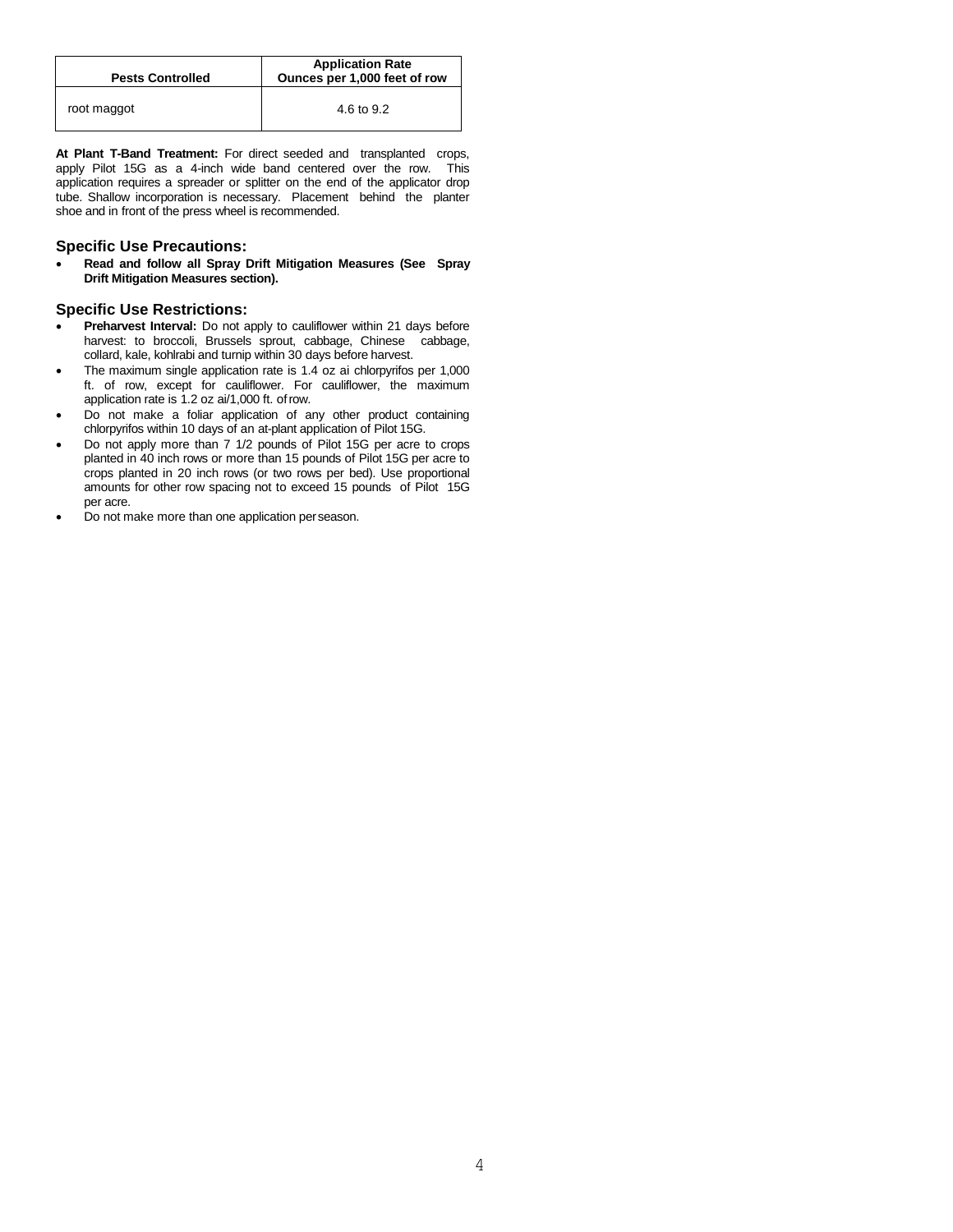# **Corn (Field Corn, Sweet Corn, and Corn Grown for Seed)\***

**Worker Restricted Entry Interval:** Do not enter or allow entry into treated areas during the restricted entry interval (REI) of 24 hours unless PPE required for early entry is worn.

| <b>Application Rates and Fests Controlled</b>             |        |                                                                        |                          |                   |
|-----------------------------------------------------------|--------|------------------------------------------------------------------------|--------------------------|-------------------|
|                                                           |        | <b>Banded/In furrow Applications</b><br>(Ounces per 1,000 Feet of Row) |                          | Aerial            |
| <b>Pests Controlled</b>                                   |        | <b>Broadcast</b><br><b>Application</b><br>(Ib/Acre)                    |                          |                   |
|                                                           |        | At Plant Applications                                                  | Postplant<br>Treatment   |                   |
|                                                           | T-Band | In-Furrow                                                              |                          |                   |
| ants $(4)$                                                | 8      | 8                                                                      |                          |                   |
| armyworms                                                 | ÷      | $\overline{a}$                                                         | $6 - 8$                  |                   |
| billbugs                                                  | 8      |                                                                        |                          |                   |
| Chinch bug (1)                                            | 8      | 8                                                                      | ÷                        |                   |
| Cutworms (1)                                              | 8      | 8                                                                      | ÷.                       | ÷.                |
| European and<br>southwestern corn<br>borer(3)             |        |                                                                        |                          |                   |
| 1st Generation<br>2nd Generation                          |        |                                                                        | 3.5 to 8<br>6 to 8       | 5.0 to 6.5<br>6.5 |
| grubs                                                     | 8      | 8                                                                      |                          |                   |
| lesser cornstalk borer                                    | 8      | $\overline{a}$                                                         | $\overline{a}$           |                   |
| Northern, Western<br>and Southern corn<br>rootworm larvae | 8      | 8                                                                      | 8                        |                   |
| seed corn beetle                                          | 8      | 8                                                                      | $\blacksquare$           | ä,                |
| seed corn maggots                                         | 8      | 8                                                                      | $\overline{\phantom{a}}$ |                   |
| Southern corn<br>Rootworm larvae                          | 8      | 8                                                                      | 8                        |                   |
| symphylans                                                | 8      | $\blacksquare$                                                         | $\blacksquare$           | ÷                 |
| wireworms (2)                                             | 8      | 8                                                                      |                          |                   |

## **Application Rates and Pests Controlled**

Numbers in parentheses (-) refer to Pest-Specific Use Directions.

**NOTE:** Pilot 15G insecticide is compatible with all ALS inhibitor herbicides, including Accent and Beacon herbicides, applied in accordance with label recommendations. Refer to product label for additional Precautionary Statements, Mixing and Application instructions.

## **Pest Specific Use Directions:**

- 1. **Cutworms and chinch bugs:** The 8 oz rate provides suppression only for in-furrow treatments.
- 2. **Wireworms:** For best control, apply as an in-furrow treatment. Consider using a hopper box insecticidal seed treatment with T-band applications.
- 3. **European corn borer:** When using post plant banded applications, use rates of 3.5 to 4 oz of Pilot 15G per 1000 feet of row for low to moderate first generation infestations before larvae have entered corn stalks. Use application rates of 6 to 8 oz of Pilot 15G per 1000 feet of row for severe first generation infestations and all second generation infestations before larvae have entered corn stalks.
- 4. Ants: Excludes ants of significant public health importance such as fire ants, harvester ants, carpenter ants, and pharaoh ants. The 8 oz rate provides suppression only for in-furrow treatments.

#### **Specific Use Precautions:**

• **Read and follow all Spray Drift Mitigation Measures (See Spray Drift Mitigation Measuressection).**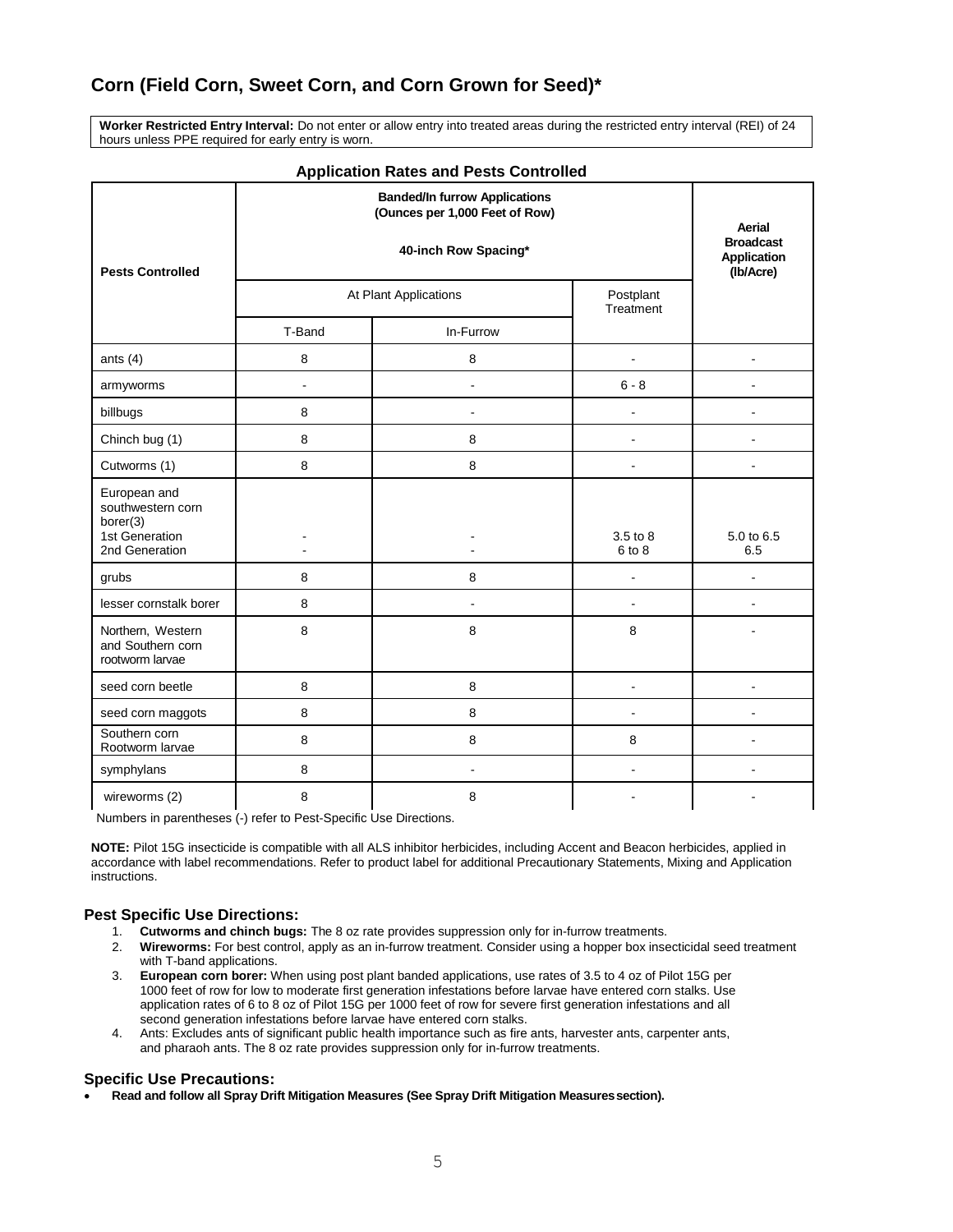**At Plant T-Band Application:** Apply 8 oz of Pilot 15G per 1000 ft of row as a T-band over an open seed furrow over the row behind the planter shoe, in front of the press wheel. In conventional and minimum-till corn, incorporate into the top  $\frac{1}{2}$  to 1 inch of soil using suitable equipment. A soil applied Tband treatment may be followed by post-applied herbicides. Pilot 15G has demonstrated suppression of certain soil-borne pathogens that may result in physiological and agronomic advantages to corn under environmental stress conditions when compared to corn not treated with Pilot 15G.

**At Plant In-Furrow Application:** Apply 8 oz of Pilot 15G per 1000 ft of row at planting as an in-furrow treatment in conventional, minimum and no-till corn. Direct the granules into the planter shoe with the seed, or place the applicator tube directly behind the planter shoe so that the granules drop into the seed furrow, or place the granular band applicator behind the planter shoe so that the granules fall on the soil surface and into the open seed furrow and are covered with soil.

**Postplant Application:** To control corn rootworm larvae, apply 8 oz of Pilot 15G per 1000 ft of row at cultivation by placing the granules at the base of the plant on both sides of the row just ahead of the cultivation shovels and covering the granules with soil. To control European and southwestern corn borer larvae, apply Pilot 15G in a band over the row so that the granules are directed into the whorl or use a postplant broadcast treatment. Consult your state agricultural experiment station or extension service specialist for proper time to treat and local threshold information. Scouting for insect damage is strongly encouraged.

**Postplant Broadcast Treatment:** To control European and southwestern corn borers, apply Pilot 15G by uniformly broadcasting the granules over the corn plants by aerial application or by applying the granules into the corn whorls by ground application. For aerial applications, do not apply within 150 feet of rivers, natural ponds, lakes, streams, reservoirs, marshes, estuaries and commercial fishponds. Apply at a rate of 5 lb per acre for low to moderate first generation infestations or at 6.5 lb per acre for severe first generation infestations and all second-generation infestations. Apply before larvae have entered corn stalks. Consult your state agricultural experiment station or extension service specialist for local threshold information. Scouting for insect damage is strongly encouraged.

## **Specific Use Restrictions:**

- **Preharvest Interval:** Do not apply within 21 days before harvest of grain or ears.
- Do not apply by aircraft at a rate greater than 1 lb ai per acre.
- Do not make more than 1 at-plant application and 1 foliar application of Pilot 15G per season at the 1 lb ai chlorpyrifos rate.
- Do not make more than 3 applications of any product containing chlorpyrifos per season, including the maximum allowed of 2 granular applications, at the 1 lb ai chlorpyrifos rate. Re-treatment with a second soil application of Pilot 15G is allowed under replant situations due to loss of crop during establishment only when initially applied at the rate of 1 lb.
- Do not apply more than a total of 3 lb ai chlorpyrifos per acre per season.
- Do not make a second application of Pilot 15G or other product containing chlorpyrifos within 10 days of the first application.
- Maximum single application rate for at-plant applications is 8 oz of Pilot 15G per 1000 ft of row (1.3 lb ai chlorpyrifos peracre).
- Maximum single application rate for postplant applications is 6.5 lb of Pilot 15G (1 lb ai chlorpyrifos) per acre.
- If more than 1 lb ai granular chlorpyrifos per acre is applied at-plant (for a maximum of 1.3 lb ai per acre per season), only 1 additional application of a liquid product containing chlorpyrifos at 1 lb ai per acre is allowed per season, for a total of 2.3 lb ai chlorpyrifos per acre per season.

# **Onions (Dry Bulb)**

**Worker Restricted Entry Interval:** Do not enter or allow entry into treated areas during the restricted entry interval (REI) of 24 hours unless PPE required for early entry is worn.

| <b>Pests Controlled</b> | <b>Application Rate</b><br>Ounces per 1,000 feet of row<br>(at 18-inch row spacing) |
|-------------------------|-------------------------------------------------------------------------------------|
| onion maggot            | 37                                                                                  |

**At Plant In-Furrow Treatment:** Apply as an at-planting in-furrow treatment. In Colorado, Idaho, Washington, and Oregon, to control onion maggots in onions planted in double rows with rows spaced 2 to 4 inches apart, apply Pilot 15G at the rate of 3.7 oz per 1,000 feet of double row. Place the granules in a 5 to 7 inch wide band over both rows behind the planter shoe and in front of the press wheel to achieve shallow incorporation. Do not exceed 6.6 lb Pilot 15G per acre (1 lb.ai chlorpyrifos).

## **Specific Use Precautions:**

• **Read and follow all Spray Drift Mitigation Measures (See Spray Drift Mitigation Measures section).**

## **Specific Use Restrictions:**

- **Preharvest Interval:** Do not apply last treatment within 7 days before harvest.
- Do not apply more than 1 lb. ai chlorpyrifos per crop perseason.
- Do not make more than 1 application of any product containing chlorpyrifos per year.

## **Peanuts**

**Worker Restricted Entry Interval:** Do not enter or allow entry into treated areas during the restricted entry interval (REI) of 24 hours unless PPE required for early entry is worn.

Use Pilot 15G to control cutworms, lesser cornstalk borer, southern corn rootworm larvae, suppress wireworms, and inhibit the growth and development of white mold (southern blight) disease caused by *Sclerotium rolfsii*. Pilot 15G will control only those cutworms existing in the soil from the time of application up to 30 days followingapplication.

Application Rates and Pests Controlled

|                                                                                                                                                               | <b>Banded Applications</b><br>(Ounces/1,000 feet of row) |                            |
|---------------------------------------------------------------------------------------------------------------------------------------------------------------|----------------------------------------------------------|----------------------------|
| <b>Pests Controlled</b>                                                                                                                                       | <b>At-Plant Treatment</b>                                | <b>Postplant Treatment</b> |
| *Preventative<br>Treatments:<br>cutworms<br>lesser cornstalk<br>borer<br>southern corn<br>rootworm larvae<br>wireworms<br>white mold<br>(Southern blight) (1) | 7.5 to 15                                                | 7.5 to 15                  |
| potato leafhopper                                                                                                                                             |                                                          | 15                         |
| **Rescue<br>Treatments:<br>lesser cornstalk<br>borer (2)                                                                                                      |                                                          | 7.5 to 15                  |

**\*At Plant Preventive Treatment:** Apply Pilot 15G in a 6 to 12 inch band over the row behind the planter shoe and in front of the press wheel. Incorporate granules to a depth of 1-inch with tines or chains or other suitable equipment. If the 7.5 oz rate is used at planting time, then another application of 7.5 oz per 1,000 feet of row should be made postplant to extend control.

**\*Postplant Preventative Treatment:** Apply Pilot 15G to peanuts at early flowering to pegging stage of growth in a 6 to 8 inch band over the row. For extended insect control and continued suppression of white mold (southern blight), a second application of Pilot 15G may be made. Best suppression of white mold (southern blight) is obtained by applying the maximum rate of 15 oz per 1,000 ft of row for each postplant treatment. Irrigation or rain following application is needed to enhance treatment effectiveness for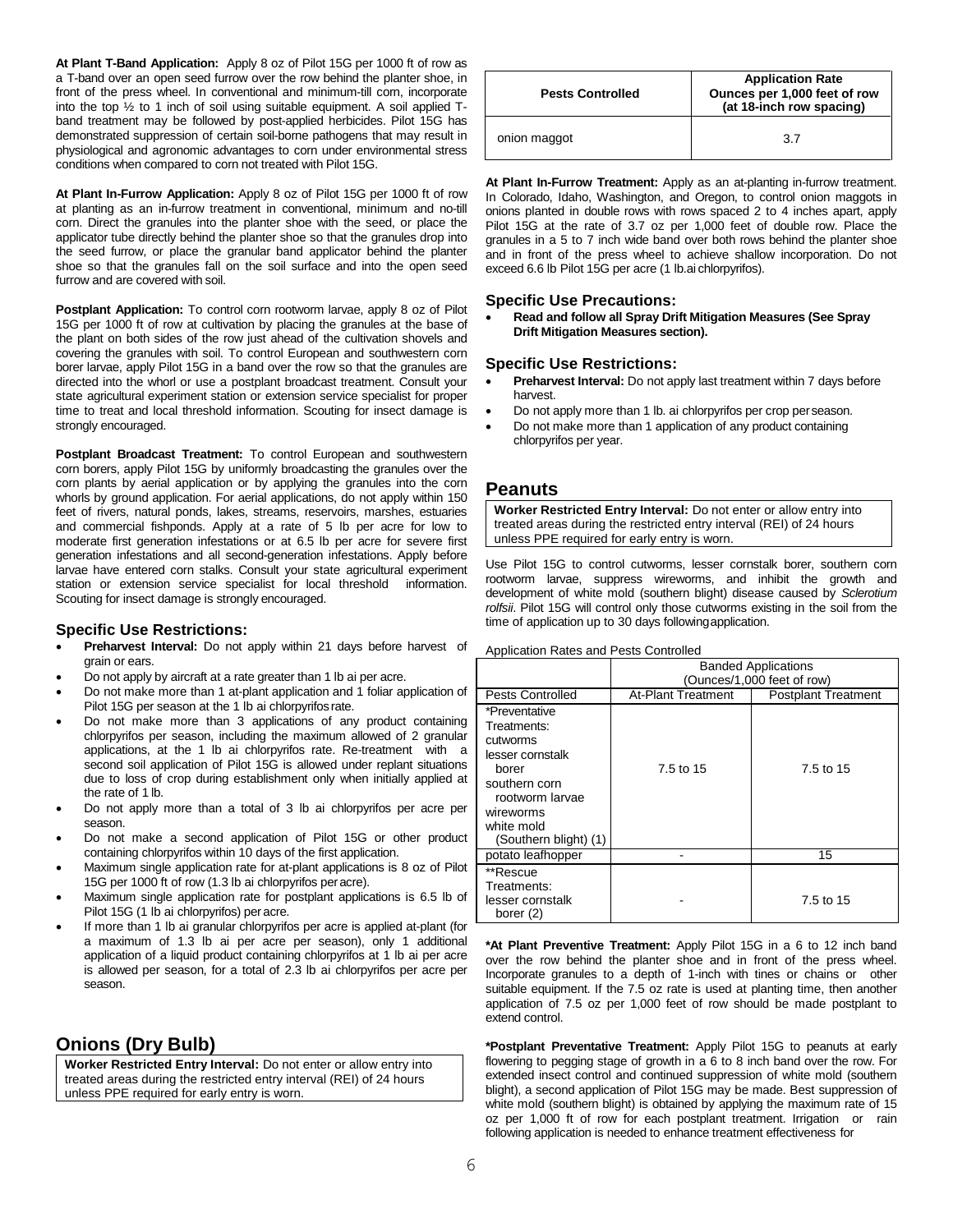suppression of white mold. Under conditions of heavy white mold pressure, a suitable fungicide may also be required and must be applied separately.

**\*\*Band Rescue Treatment:** Use Pilot 15G for the control of lesser cornstalk borer when the insect first appears, usually just prior to or at pegging. Apply in a 10 to 18 inch band over the fruitingzone.

## **Pest Specific Use Precautions**

- 1. **Suppression of white mold:** Best suppression of white mold (southern blight) is obtained by applying the maximum rate of 15 oz per 1000 ft of row. Irrigation or rain following application is needed to enhance treatment effectiveness for suppression of white mold. Under conditions of heavy white mold pressure, a suitable fungicide may also be required and must be applied separately.
- 2. **Lesser cornstock borer:** Use Pilot 15G for the control of lesser corstock borer as a rescue treatment when the insect first appears, usually just prior to or at pegging.

## **Specific Use Precautions:**

• **Read and follow all Spray Drift Mitigation Measures (See Spray Drift Mitigation Measures section).**

## **Specific Use Restrictions:**

- **Preharvest Interval:** Do not apply within 21 days before harvest.
- Do not make more than 2 applications of Pilot 15G peryear.
- Do not make a second application of Pilot 15G or any other product containing chlorpyrifos within 10 days of the first application.
- Do not apply more than 15 oz of Pilot 15G per 1000 feet of row per crop season or apply more than 4 lb ai chlorpyrifos peracre.
- Do not feed peanut forage or hay to meat or diaryanimals.
- The combined total of preplant and postplant applications of Pilot 4E and Pilot 15G must not exceed 4 pounds of active ingredient per acre per crop season.
- Aerial application of Pilot 15G to peanuts is prohibited.

## **Radishes**

**Worker Restricted Entry Interval:** Do not enter or allow entry into treated areas during the restricted entry interval (REI) of 24 hours unless PPE required for early entry is worn.

| <b>Pests Controlled</b> | <b>Application Rate</b><br>Ounces per 1,000 feet of row |
|-------------------------|---------------------------------------------------------|
| root maggot             | 3.3                                                     |

**At Plant In-Furrow Treatment:** Place the granules in the seed furrow with the seed at planting time.

#### **Specific Use Precautions:**

• **Read and follow all Spray Drift Mitigation Measures (See Spray Drift Mitigation Measures section).**

#### **Specific Use Restrictions:**

- **Preharvest Interval:** Do not apply within 7 days before harvest.
- The maximum single application rate is 0.5 oz ai chlorpyrifos per 1,000 ft. of row (2.75 lb ai chlorpyrifos peracre).
- Do not apply more than 18.3 pounds of Pilot 15G per acre or make more than one application per season.

## **Rutabagas**

**Worker Restricted Entry Interval:** Do not enter or allow entry into treated areas during the restricted entry interval (REI) of 24 hours unless PPE required for early entry is worn.

| <b>Pests Controlled</b> | <b>Application Rate</b><br>Ounces per 1,000 feet of row |  |  |  |  |
|-------------------------|---------------------------------------------------------|--|--|--|--|
| root maggot             | 4.6 to 9.2                                              |  |  |  |  |

**At Plant T-Band Treatment:** For direct seeded and transplanted rutabaga, apply Pilot 15G as a 4-inch wide band centered over the row. This application requires a spreader or splitter on the end of the applicator drop tube. Shallow incorporation is necessary. Placement behind the planter shoe and in front of the press wheel is recommended.

## **Specific Use Restrictions:**

- **Preharvest Interval:** Do not apply within 7 days before harvest.
- Application rate is 10.56 oz Pilot 15G per 1,000 ft. of row.
- The maximum single application rate is 1.6 oz ai chlorpyrifos per 1,000 ft of row (8.8 lb ai chlorpyrifos per acre).
- Do not make more than one application per crop season.
- Do not use rutabaga tops for food or feed purposes.

# **Sorghum-Grain Sorghum (Milo)**

**Worker Restricted Entry Interval:** Do not enter or allow entry into treated areas during the restricted entry interval (REI) of 24 hours unless PPE required for early entry is worn.

Application Rates and Pests Controlled

| <b>Pests Controlled</b> | <b>Banded Applications</b><br>(Ounces per 1,000 feet of row) |        |  |  |  |  |
|-------------------------|--------------------------------------------------------------|--------|--|--|--|--|
|                         | <b>At Plant Treatments</b>                                   |        |  |  |  |  |
|                         | <b>T-Band</b>                                                | Band   |  |  |  |  |
| lesser cornstalk borer  | 4 to 8                                                       | 4 to 8 |  |  |  |  |
| ants $(2)$              | 8                                                            |        |  |  |  |  |
| corn rootworm and       |                                                              |        |  |  |  |  |
| cutworms                |                                                              |        |  |  |  |  |
| chinch bug (1)          |                                                              |        |  |  |  |  |

Numbers in parentheses (-) refer to Pest-Specific Use Directions.

## **Pest- Specific Use Directions:**

- 1. **Chinch bugs:** 8 oz. rate suppression only.
- 2. **Ants:** Excludes ants of significant public health importance such as fire ants, harvester ants, carpenter ants, and pharaoh ants. 8 oz rate suppression only.

**At Plant T-Band or Band Treatments:** Apply in a 6 to 8 inch band over the row and incorporate into the top 1-inch of soil using suitable equipment. Equivalent rates of Pilot 15G per acre for various row spacing is given in Table 1. Use the lowest rate for lesser cornstalk borer control when protection is desired for 2 to 3 weeks and higher rates for longer residual activity. It is absolutely necessary to incorporate the granules, especially at lower rates.

#### **Specific Use Precautions:**

• **Read and follow all Spray Drift Mitigation Measures (See Spray Drift Mitigation Measures section).**

## **Specific Use Restrictions:**

- **Preharvest Interval:** Do not apply last treatment within 7 days before harvest.
- Do not make a foliar application of any other product containing chlorpyrifos within 10 days of an at-plant application of Chlorpyrifos 15G.
- Do not make more than 1 application of Pilot 15G perseason.
- The maximum single application rate is 8 oz per 1000 feet of row (1.3 lb ai chlorpyrifos in 30-inch row spacing). Use proportional amounts for other row spacings not to exceed 1.5 lb ai chlorpyrifos per acre.

## **Soybeans**

**Worker Restricted Entry Interval:** Do not enter or allow entry into treated areas during the restricted entry interval (REI) of 24 hours unless PPE required for early entry is worn.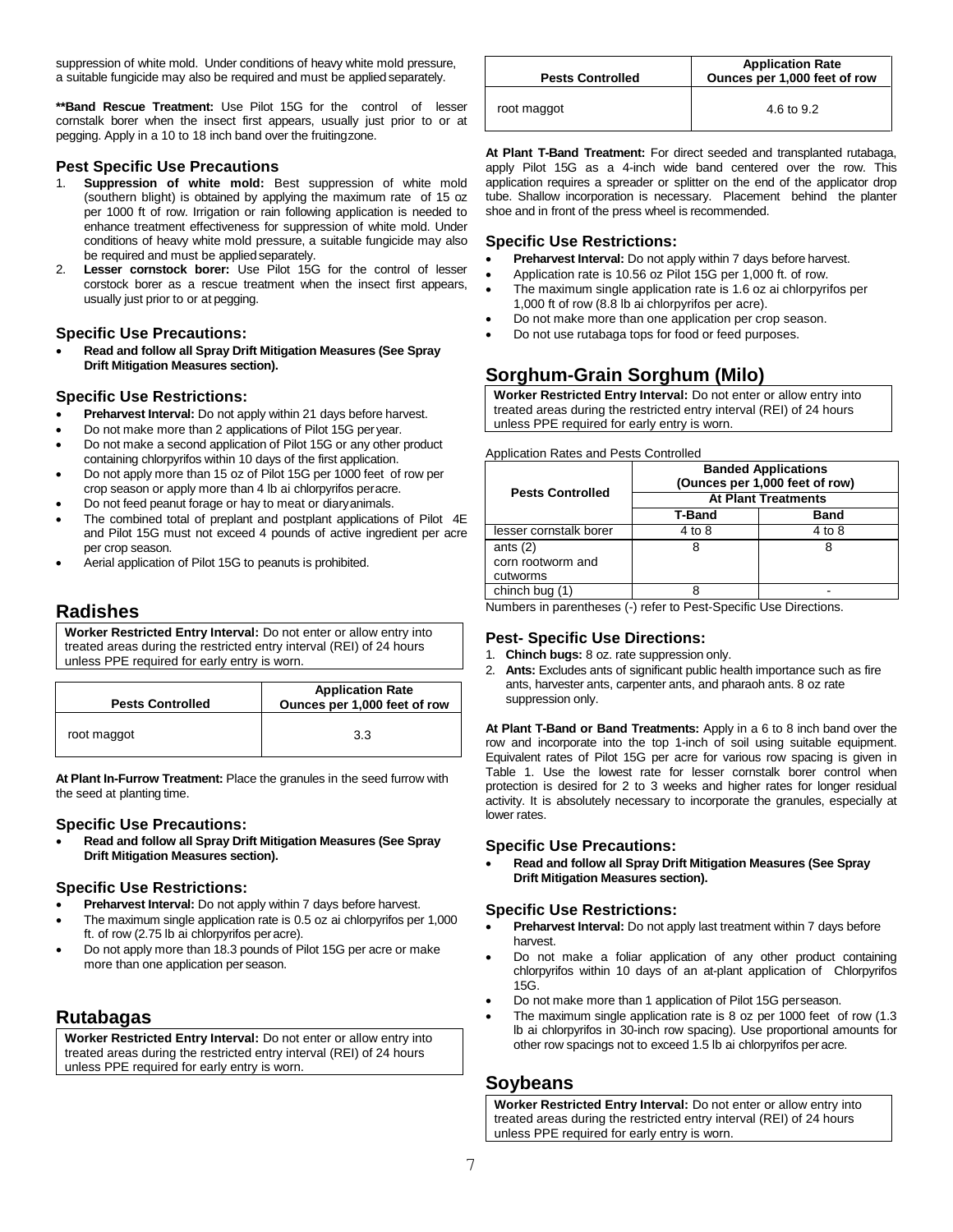Application Rates and Pests Controlled

|                                       | <b>Banded Applications</b><br>(Ounces per 1,000 feet of row) |                  |  |  |  |  |  |
|---------------------------------------|--------------------------------------------------------------|------------------|--|--|--|--|--|
|                                       | <b>At Plant Treatments</b>                                   |                  |  |  |  |  |  |
| <b>Pests Controlled</b>               |                                                              | <b>Postplant</b> |  |  |  |  |  |
|                                       | <b>T-Band</b>                                                | <b>Treatment</b> |  |  |  |  |  |
| ants $(1)$                            | x                                                            | x                |  |  |  |  |  |
| lesser cornstalk<br>borer<br>cutworms | 8                                                            | 8                |  |  |  |  |  |

Numbers in parentheses (-) refer to Pest-Specific Use Directions.

## **Pest-Specific Use Directions:**

1. Excludes ants of significant public health importance such as fire ants, harvester ants, carpenter ants, and pharaoh ants.

**At Plant and Postplant Treatments:** Use Pilot 15G insecticide to control larvae of the lesser cornstalk borer and cutworms by application at planting time or postemergence as a band (row) treatment at the rate of 8 oz per 1,000 feet of row. In the southeast apply 4 to 8 oz per 1,000 feet of row as an at-plant treatment. Equivalent rates of Pilot 15G per acre for various row spacing are given in Table 1. When applied at planting time incorporate the granules into the top 1 inch of soil by placing in a 4 to 10 inch band over the row behind the planter shoe and ahead of the press wheel. A drag chain can also be used for incorporation. For postemergence treatment when insects first appear incorporate the granules in a 4 to 10 inch band to a depth of 1/2 to 1 inch using a suitable cultivator. Apply Pilot 15G with equipment that will provide uniform distribution of the granules. Do not apply as an in-furrow treatment. For suppression of fire ants, use Pilot 15G at 8 oz per 1,000 feet of row as an at-plant T-band treatment.

## **Specific Use Precautions:**

- **Read and follow all Spray Drift Mitigation Measures (See Spray Drift Mitigation Measures section).**
- Do not apply as an in-furrowtreatment.

## **Specific Use Restrictions:**

- **Preharvest Interval:** Do not apply within 28 days before harvest.
- The maximum single application rate is 8 oz. of Pilot 15G (1.2 oz ai chlorpyrifos) per 1000 feet of row.
- The maximum single application rate is 2 lb ai chlorpyrifos per acre for preplant/at-plant incorporation and 1 lb ai chlorpyrifos per acre for foliar and postharvest application.
- Do not make more than 3 applications of any product containing chlorpyrifos per season with a maximum of 1 granular application and 2 liquid applications.
- Do not make a foliar application of any other product containing chlorpyrifos within 10 days of an at-plant application of Pilot 15G.

## **Sugar Beets**

**Worker Restricted Entry Interval:** Do not enter or allow entry into treated areas during the restricted entry interval (REI) of 24 hours unless PPE required for early entry is worn.

Application Rates and Pests Controlled

|                              | <b>Banded Applications</b><br>(Ounces per 1,000 feet of row) |            |                                      |  |  |  |  |
|------------------------------|--------------------------------------------------------------|------------|--------------------------------------|--|--|--|--|
| <b>Pests Controlled</b>      | <b>At Plant Treatments</b>                                   |            |                                      |  |  |  |  |
|                              | T-Band                                                       | Band       | <b>Postplant</b><br><b>Treatment</b> |  |  |  |  |
| Sugar beet root<br>maggot(1) |                                                              | 4.5 to 9.0 | 6.5 to 9.0                           |  |  |  |  |
| cutworms                     |                                                              | 6.6 to 9.0 |                                      |  |  |  |  |
| wireworms<br>(suppression)   |                                                              | 6.5 to 9.0 |                                      |  |  |  |  |

Numbers in parentheses (-) refer to Pest-Specific Use Directions.

## **Pest-Specific Use Directions:**

1. When root maggot populations are expected to be low, apply Pilot 1G at a rate of 4.5 oz per 1000 feet of row (equivalent to 6.75 lb per acre based upon 22-inch row spacing). If initial adult fly activity indicates higher than anticipated populations, apply Pilot 15G at or near the time of peak adult emergence to augment control.

**At Plant Band Treatment:** To control sugar beet root maggot larvae and cutworms at planting time, place Pilot 15G in a band 4 to 5 inches wide behind the planter shoe, over the drill row, and in front of the press wheel. Do not apply granules in direct contact with seeds. Apply Pilot 15G at the rate of 4.5 to 9 ounces per 1,000 feet of row (equivalent to 6.7 to 13.5 lb per acre based on a 22 inch row spacing). When root maggot populations are expected to be low, apply Pilot 15G at a rate of 4.5 ounces per 1,000 feet of row (equivalent to 6.7 lb per acre based on 22 inch row spacing). If initial adult fly activity indicates higher than anticipated populations, apply Pilot 4E at or near the time of peak adult emergence to augment control. (Review label for Pilot 4E for recommended use rates, application timing, methods of application, and insecticide resistance management). Incorporate Pilot 15G into the top 1/2 to 1 inch of soil using suitable equipment.

**Postemergence Band Treatment:** For postemergence control of sugar beet maggot larvae, place Pilot 15G in a band 3 to 5 inches wide over the beet row (up to 2 to 4 true leaf stage of plant growth). Apply Pilot 15G at the rate of 6.5 to 9 oz per 1,000 feet of row (equivalent to 9.7 to 13.4 lb per acre based on a 22 inch row spacing). Incorporate Pilot 15G into the top 1/2 to 1 inch of soil using a suitable incorporation device.

## **Specific Use Precautions:**

- **Read and follow all Spray Drift Mitigation Measures (See Spray Drift Mitigation Measures section).**
- Granular insecticides, including Pilot 15G, may contribute to the stress of the sugar beet plant under certain environmental conditions. This stress may reduce plant stand or interfere with normal plant development. Herbicides used preplant incorporated may interact with insecticides and enhance this stress.

## **Specific Use Restrictions:**

- **Preharvest Interval:** Do not apply within 30 days before harvest.
- Do not make more than one application of Pilot 15G per year, or apply more than 2 lb ai chlorpyrifos per acre perseason.
- Do not apply more than a total of 3 lb. ai chlorpyrifos per acre per year, or make more than 3 applications of products containing chlorpyrifos per season.
- The maximum single application rate is 1.35 oz ai chlorpyrifos per 1000 feet of row or 2 lb ai chlorpyrifos per acre based upon a 22-inch row spacing.
- Do not make a foliar application of any other product containing chlorpyrifos within 10 days of an at-plant application of Pilot 15G

## **Sunflowers**

**Worker Restricted Entry Interval:** Do not enter or allow entry into treated areas during the restricted entry interval (REI) of 24 hours unless PPE required for early entry is worn.

| <b>Pests Controlled</b> | <b>Application Rate</b><br>Ounces per 1,000 feet of row |  |  |  |  |
|-------------------------|---------------------------------------------------------|--|--|--|--|
| cutworms                | 8.0                                                     |  |  |  |  |

**At Plant Band Treatment:** Place the granules in a 7 inch wide band over the row behind the planter shoe in front of the press wheel and incorporate into the top 1 inch of soil using suitable equipment.

### **Specific Use Precautions:**

• **Read and follow all Spray Drift Mitigation Measures (See Spray Drift Mitigation Measures section).**

## **Specific Use Restrictions:**

• **Preharvest Interval:** Do not apply within 42 days before harvest.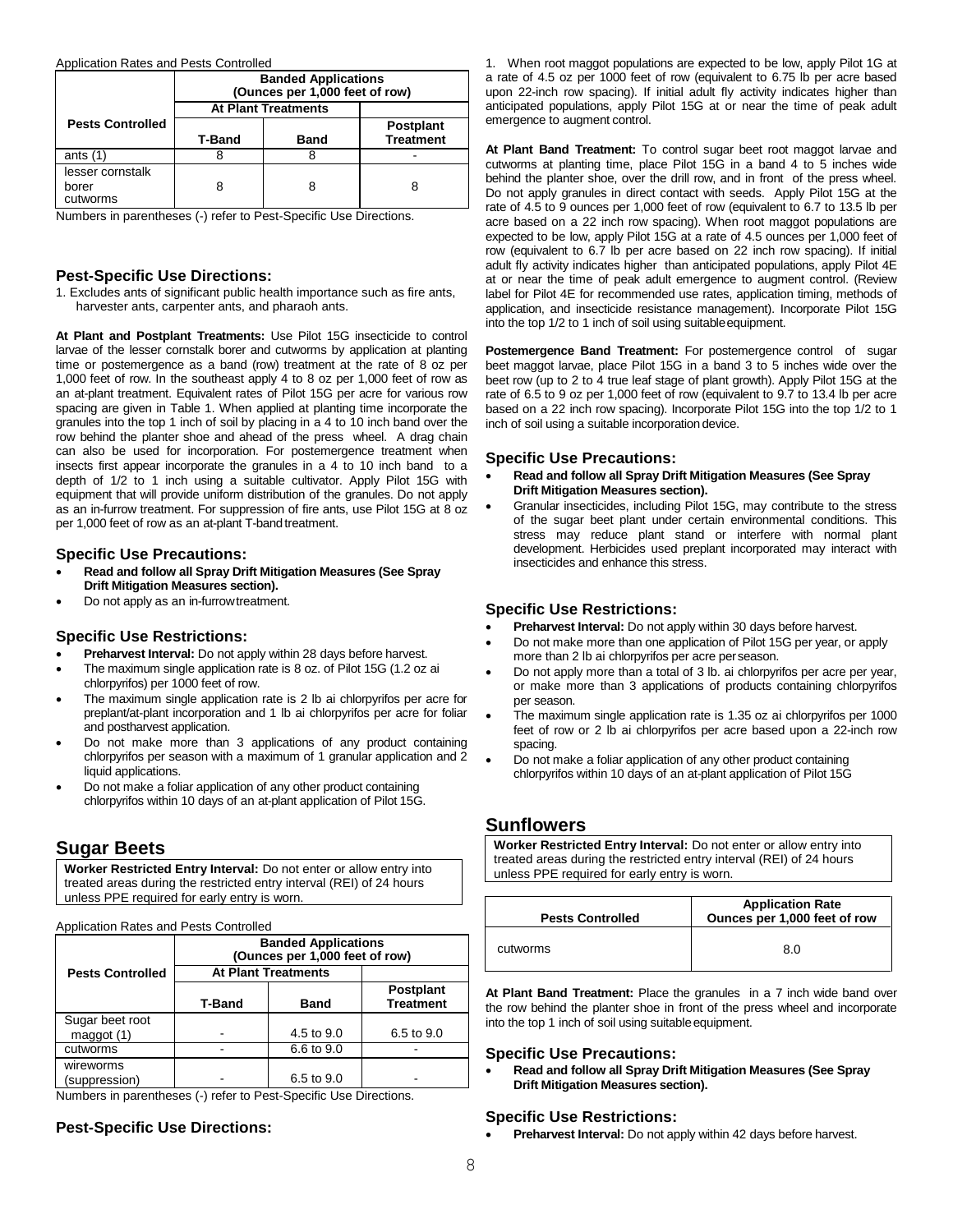- Do not make more than 3 applications of any product containing chlorpyrifos per season with a maximum of 1 granular application and 2 liquid applications.
- The maximum single application rate is 1.25 oz ai chlorpyrifos per 1000 feet of row or 1.3 lb ai chlorpyrifos per acre based upon a 30-inch row spacing.
- The maximum single application rate is 2 lb ai chlorpyrifos per acre for preplant/at-plant incorporation and 1 lb ai chlorpyrifos per acre for foliar and postharvest application.
- Do not make a foliar application of any other product containing chlorpyrifos within 10 days of an at-plant application of Pilot 15G.

## **Sweet Potatoes**

**Worker Restricted Entry Interval:** Do not enter or allow entry into treated areas during the restricted entry interval (REI) of 24 hours unless PPE required for early entry is worn.

| <b>Pests Controlled</b>                                                     | <b>Application Rate</b><br>Ib/acre |
|-----------------------------------------------------------------------------|------------------------------------|
| Wireworms (conoderus)<br>Flea beetles (Systena)<br>Sweet potato flea beetle | 13.5                               |

**Preplant Broadcast Treatment:** Use Pilot 15G to reduce the feeding damage caused by populations of the listed pests. Evenly broadcast the granules over the soil surface and then incorporate the granules into the soil to a depth of 4 to 6 inches using a rotary hoe, disc cultivator, or other suitable equipment. Plant the crop in the usual manner no later than 14 days after treatment (any delay in planting will reduce the length of time that Pilot 15G will protect against feeding damage). Pilot 15G will not control false wireworm or whitefringed beetle and other grubs that attack sweet potatoes.

## **Specific Use Precautions:**

• **Read and follow all Spray Drift Mitigation Measures (See Spray Drift Mitigation Measures section).**

## **Specific Use Restrictions:**

- **Preharvest Interval:** Do not apply within 125 days before harvest.
- The maximum single application rate is 2 lb ai chlorpyrifos per acre.
- Do not make more than one application of Pilot 15G or other product containing chlorpyrifos per season.

## **Tobacco**

**Worker Restricted Entry Interval:** Do not enter or allow entry into treated areas during the restricted entry interval (REI) of 24 hours unless PPE required for early entry is worn.

| <b>Pests Controlled</b>                                                | <b>Application Rate</b><br>Ib/acre |  |  |  |
|------------------------------------------------------------------------|------------------------------------|--|--|--|
| cutworms<br>flea beetles<br>mole crickets<br>root maggots<br>wireworms | 13.5                               |  |  |  |

**Preplant Broadcast Treatment:** Apply Pilot 15G one week before transplanting, using equipment that will evenly distribute the granules over a treated area. Immediately following application, incorporate the granules into the soil to a depth of 2 to 4 inches using suitable equipment. The application of Pilot 15G will also suppress movement of imported fire ant into treated field.

## **Specific Use Precautions:**

• **Read and follow all Spray Drift Mitigation Measures (See Spray Drift Mitigation Measures section).**

## **Specific Use Restrictions:**

- **Preharvest Interval: Do not apply within 7 days before harvest.**
- Do not make more than one application of Pilot 15G or other product containing chlorpyrifos per season.
- The maximum single application rate is 2.025 lb. ai chlorpyrifos per acre.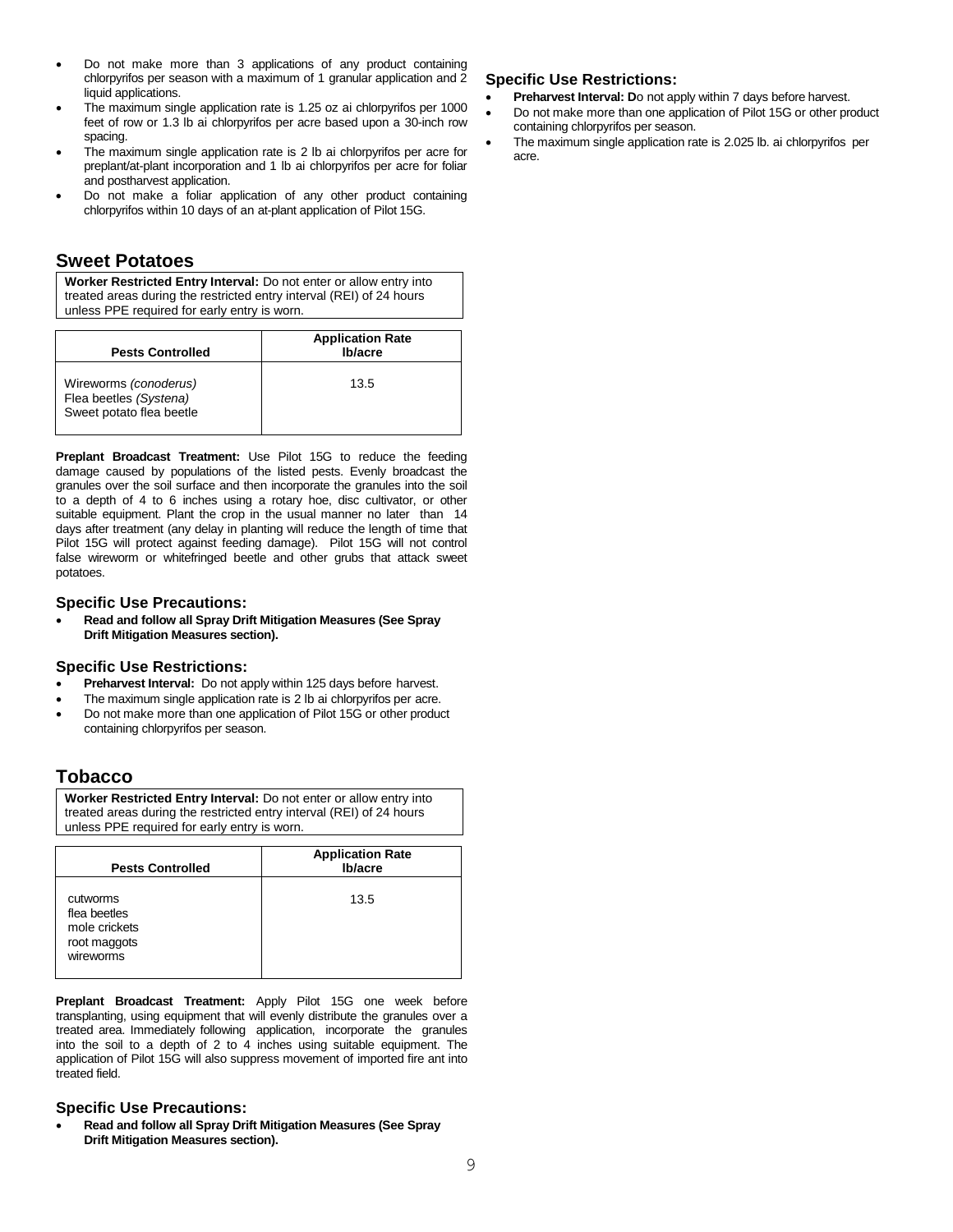## **Table 1 Application Rates Table-Application Rates/1,000 Ft. of Row and Equivalent/Acre at Different Row Spacing**

| Amount of Pilot 15G<br>Per 1,000 Feet of<br>Row | Pounds of Pilot 15G Required Per Acre from Various Row Spacing |                                               |      |      |      |      |      |      |  |  |  |
|-------------------------------------------------|----------------------------------------------------------------|-----------------------------------------------|------|------|------|------|------|------|--|--|--|
|                                                 | 40"                                                            | 38"<br>36"<br>34"<br>32"<br>30"<br>22"<br>18" |      |      |      |      |      |      |  |  |  |
| 3.7 ounces                                      | 3.0                                                            | 3.2                                           | 3.4  | 3.6  | 3.8  | 4.0  | 5.5  | 6.7  |  |  |  |
| 4.0 ounces                                      | 3.3                                                            | 3.4                                           | 3.6  | 3.8  | 4.1  | 4.4  | 5.9  | 7.3  |  |  |  |
| 4.5 ounces                                      | 3.7                                                            | 3.9                                           | 4.1  | 4.3  | 4.6  | 4.9  | 6.7  | 8.2  |  |  |  |
| 6.0 ounces                                      | 4.9                                                            | 5.2                                           | 5.4  | 5.8  | 6.1  | 6.5  | 8.9  | 10.9 |  |  |  |
| 6.5 ounces                                      | 5.3                                                            | 5.6                                           | 5.9  | 6.2  | 6.6  | 7.1  | 9.7  | 11.8 |  |  |  |
| 7.5 ounces                                      | 6.1                                                            | 6.4                                           | 6.8  | 7.2  | 7.7  | 8.2  | 11.1 | 13.6 |  |  |  |
| 8.0 ounces                                      | 6.5                                                            | 6.9                                           | 7.3  | 7.7  | 8.2  | 8.7  | 11.9 | 14.5 |  |  |  |
| 9.0 ounces                                      | 7.4                                                            | 7.7                                           | 8.2  | 8.6  | 9.2  | 9.8  | 13.4 | 16.3 |  |  |  |
| 12.0 ounces                                     | 9.8                                                            | 10.3                                          | 10.9 | 11.5 | 12.3 | 13.1 | 17.8 | 21.8 |  |  |  |
| 15.0 ounces                                     | 12.3                                                           | 12.9                                          | 13.9 | 14.4 | 15.3 | 16.3 | 22.3 | 27.2 |  |  |  |
| 16.0 ounces                                     | 13.1                                                           | 13.8                                          | 14.5 | 15.4 | 16.3 | 17.4 | 23.8 | 29.0 |  |  |  |

## **General Instructions for Calibration of Equipment**

**Caution:** The following chart lists suggested initial gauge settings for application of Pilot 15G with one hopper opening per row. Be sure to check the actual application rate under your operating conditions.

- 1. Fill hopper.
- 2. Attach a plastic bag to tube opening.
- 3. Set your planter to the initial settings shown on chart.
- 4. Measure off 1,000 row feet and drive your planter the pre- measured distance at your desiredspeed.
- 5. Each bag should contain 6 to 8 ounces (wt.) of granules depending on your desired rate.
- 6. If the result is over or under the desired rate, adjust the settings and repeat thecalibration.